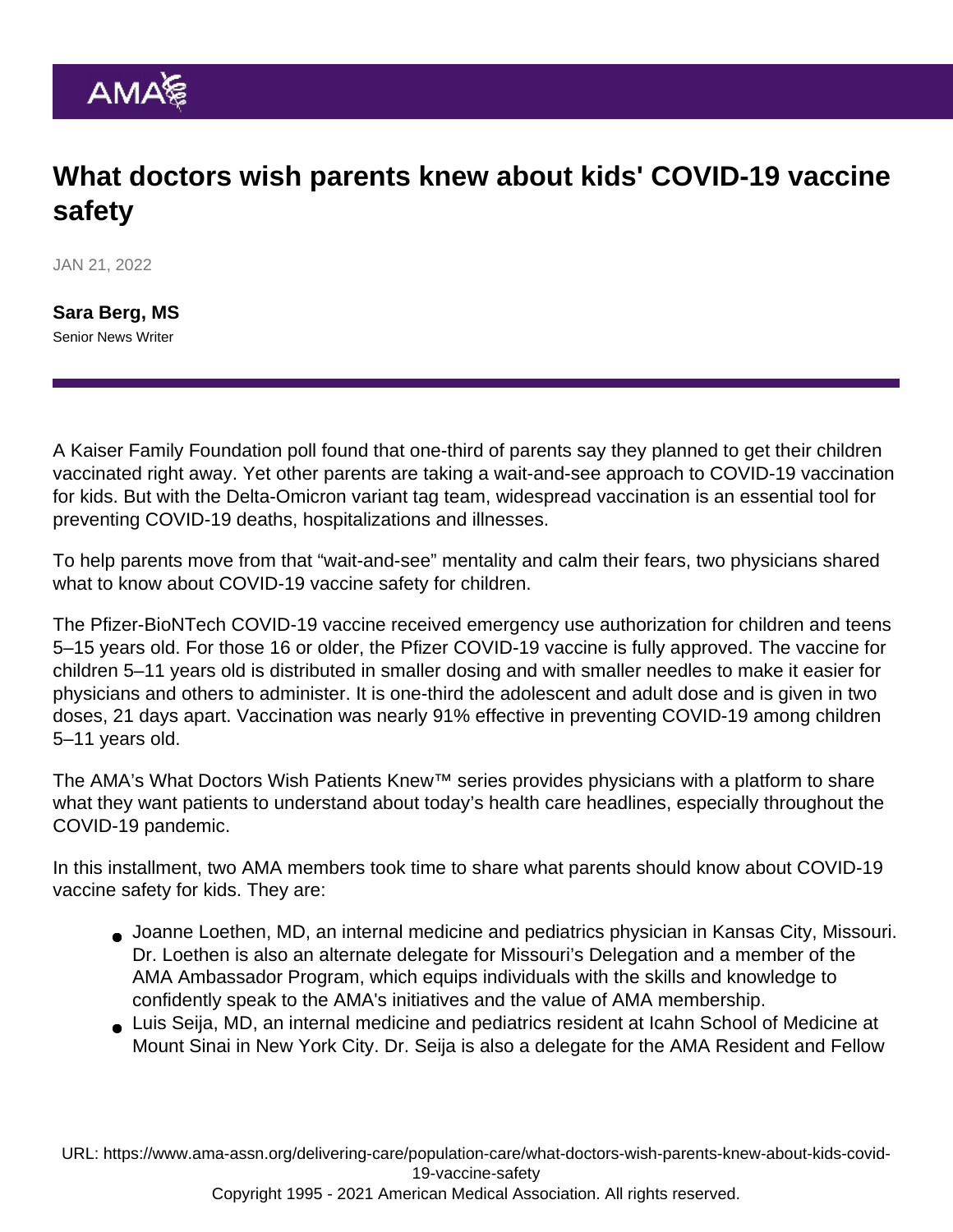[Section](https://www.ama-assn.org/member-groups-sections/residents-fellows) and the [AMA Minority Affairs Section.](https://www.ama-assn.org/member-groups-sections/minority-affairs-0)

### Children have high incidence now

"We're at this time right now in the pandemic where we're seeing another surge and a lot of it's the 5 to 11-year-olds. They're the ones with the highest incidence," said Dr. Seija. "Something that people also forget is children in general are vectors for diseases, especially with school being back in session."

"Children are carriers of SARS-CoV-2. Even if they don't have symptoms, they could carry it and they could infect someone who maybe couldn't get vaccinated," he said.

"The rates of severe illness in children are far lower than what we have seen in the adult population or those with existing comorbidities, but no risk or extremely low risk is better than even a little risk," said [Dr. Loethen.](https://www.ama-assn.org/residents-students/specialty-profiles/what-it-s-be-medicine-pediatrics-shadowing-dr-loethen) "If we have something that can prevent kids from getting COVID and the long-term effects of that infection, I would hate for parents to regret not getting this when we could have prevented this from the beginning."

"From a public health standpoint, by protecting all of us and creating a bubble of prevention, we can prevent COVID and those who are ineligible to get the vaccine, including those that are 5-years-old and younger," she said.

Discover why [COVID-19 is now a childhood illness,](https://www.ama-assn.org/delivering-care/public-health/dr-offit-covid-19-now-childhood-illness) according to Paul Offit, MD.

## COVID-19 vaccines are very safe for kids

"We know that they're extremely safe for kids and the side effect profiles are very similar in the 5 and up group as they are 16 and up," which is similar to what "we saw with adults," said Dr. Loethen. "So we know they're very safe and protect a lot of children, not only on the individual level, but also on the population level."

"I completely understand if parents have hesitations about any new medical device, drug, vaccine that their child is potentially eligible to get," she said. "That is completely natural to be hesitant about those things.

"What I can say is we have studied thousands of kids and hundreds of thousands have now gotten this vaccine," Dr. Loethen added. "We know that it's safe and effective. And when you look at the numbers, it certainly supports the vaccine because of its safety and efficacy against COVID 19."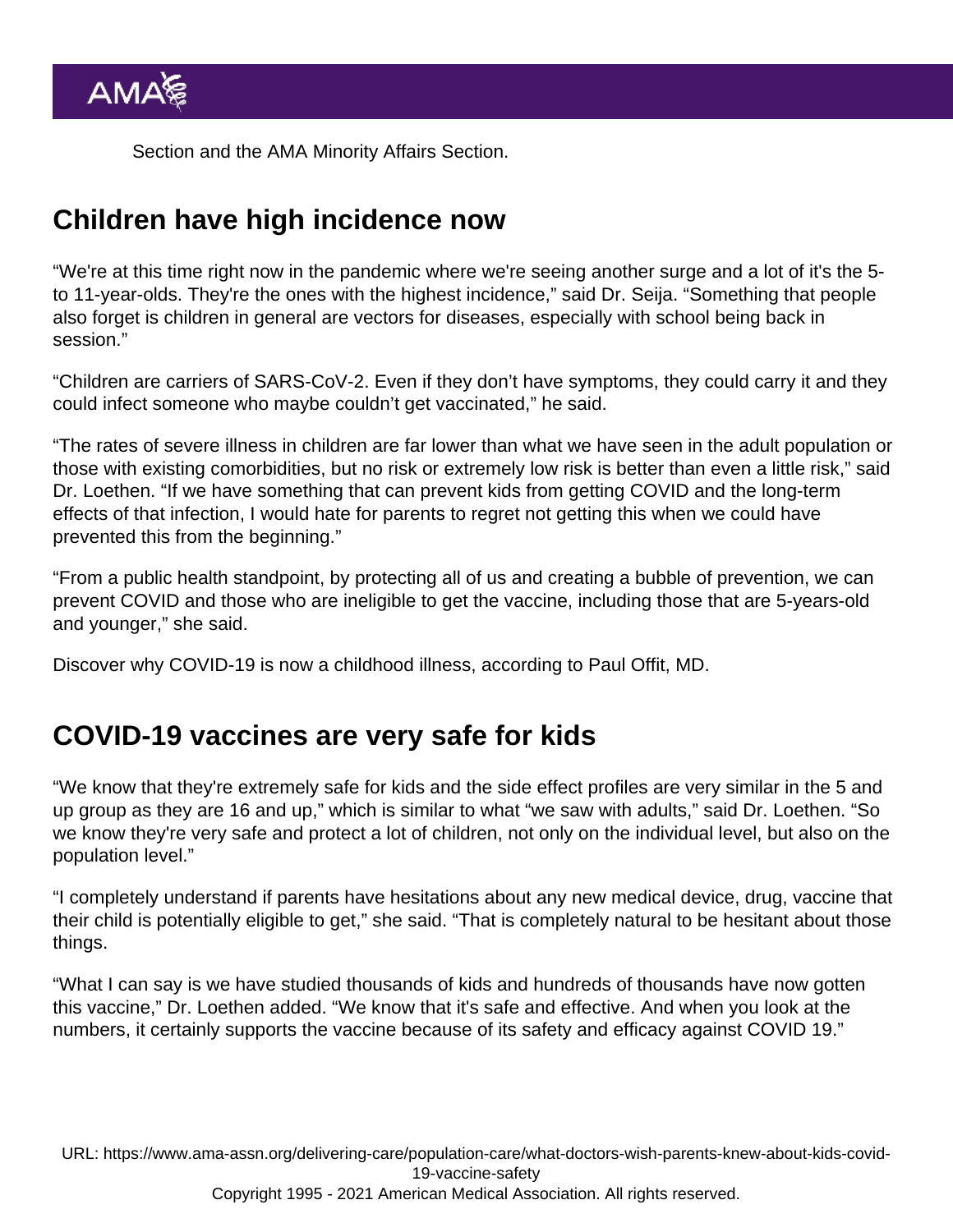Discover [how we know the COVID-19 vaccine for kids is safe.](https://www.ama-assn.org/delivering-care/public-health/covid-19-vaccine-kids-how-we-know-it-s-safe)

## Side effects will be mild

For 5–11-year-olds, the side effects from the COVID-19 vaccine will be like that of those who are 16 or older.

That means "pain in the arm where they got the shot, fatigue, headache, chills, muscle aches and pains," said Dr. Loethen.

"It is a very specially designed vaccine that helps your body build immunity to COVID, but you're going to feel certain types of symptoms," said Dr. Seija. "Your child could have a fever, they could have some body aches, or they can just feel overall—just icky."

The good news is the side effects' "onset is within 12 hours and usually resolve within 24 hours of getting the vaccine," Dr. Loethen said. Parents should "always reach out to your family doctor or pediatrician if you have any questions or concerns following the vaccine."

#### Risk for myocarditis is low

"There have been very rare case reports of myocarditis, or inflammation of the heart muscles, as it relates to the COVID-19 vaccine," said Dr. Seija. "But again, very few, very rare."

"We did see [increasing cases of myocarditis](https://www.ama-assn.org/delivering-care/public-health/what-tell-patients-about-myocarditis-after-covid-19-vaccination) in younger individuals getting the vaccine, specifically in that teenage range," said Dr. Loethen. "And certainly, that risk is there, but what we see from the numbers is that risk is so very low—lower than your actual risk of myocarditis from COVID 19."

"Myocarditis is a common thing that people bring up, but the statistics show there have been 54 cases per million doses in kids 12 to 17 who had gotten the vaccine," she said. "When you put those risks to paper and look at the numbers, the benefits still outweigh the risk."

"Additionally, all of those cases of myocarditis that we have seen have recovered completely if it was associated with the vaccine," said Dr. Loethen.

"From the pediatrician perspective, we have an obligation to obtain informed consent." said Dr. Seija. "We want to tell you about the benefits and risks. That's why we always go through certain questions before we administer any immunization to ensure it's safe for your child. And with vaccines, the benefits always outweigh the risk."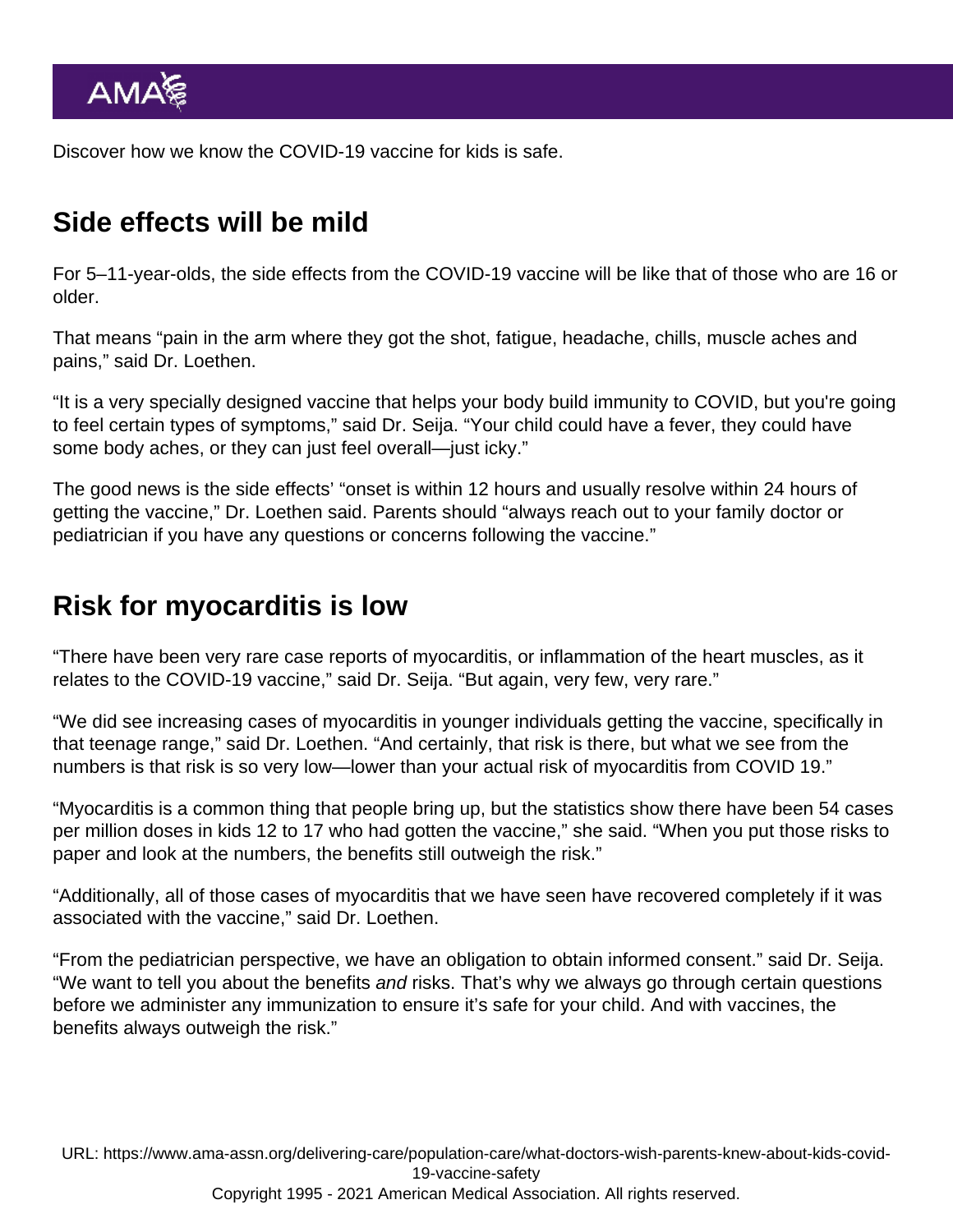## The vaccine prevents hospitalization

"No vaccine that we have to date is 100% effective," said Dr. Loethen. "And so even with kids getting vaccinated, we will see [breakthrough infections](https://www.ama-assn.org/delivering-care/public-health/what-doctors-wish-patients-knew-about-breakthrough-covid-infections) in them.

"But we do know that it helps prevent hospitalization and severe COVID," she added. "So even if it doesn't protect you from the virus itself, if you are a victim to a breakthrough infection your illness will not be as severe had you not gotten the vaccine."

### It protects against severe illness

"While you can still get COVID—that's always a possibility—what the vaccine does is it reduces the severity of disease and more than likely you will not be hospitalized," said Dr. Seija.

While "kids have a lower likelihood of getting COVID and severe COVID, they also tolerate the shot very well," said Dr. Loethen. "Even though kids don't as often get COVID-19 or even severe COVID-19, it's really hard to tell a parent whose child unfortunately got that infection and has aftereffects that kids don't need to be vaccinated.

"I guarantee that every single one of those parents who now have to deal with the aftereffects of a child with COVID-19 would've jumped on the vaccine in a heartbeat," she added. "I just hate for anyone to have to be that parent, so prevention is the key here."

There are "still cases of what we call [long COVID,](https://www.ama-assn.org/delivering-care/public-health/what-doctors-wish-patients-knew-about-long-covid) where even after recovering from the acute illness or the most immediate illness of COVID, we still have people who have ongoing headaches, fatigue and difficulty breathing that are really debilitating and keeping kids from school, keeping people from work," Dr. Loethen explained.

# There's ongoing monitoring

"The mRNA vaccines have been in development even since before the pandemic had started," said Dr. Seija. It is through "that innovation in the way that we do vaccine development and vaccine approval" that allowed for these COVID-19 vaccines to come to fruition.

"And the vaccines have been tested on hundreds of thousands and continue to be monitored," he added. "In order for it to be approved in this age group, there were actually children that were involved